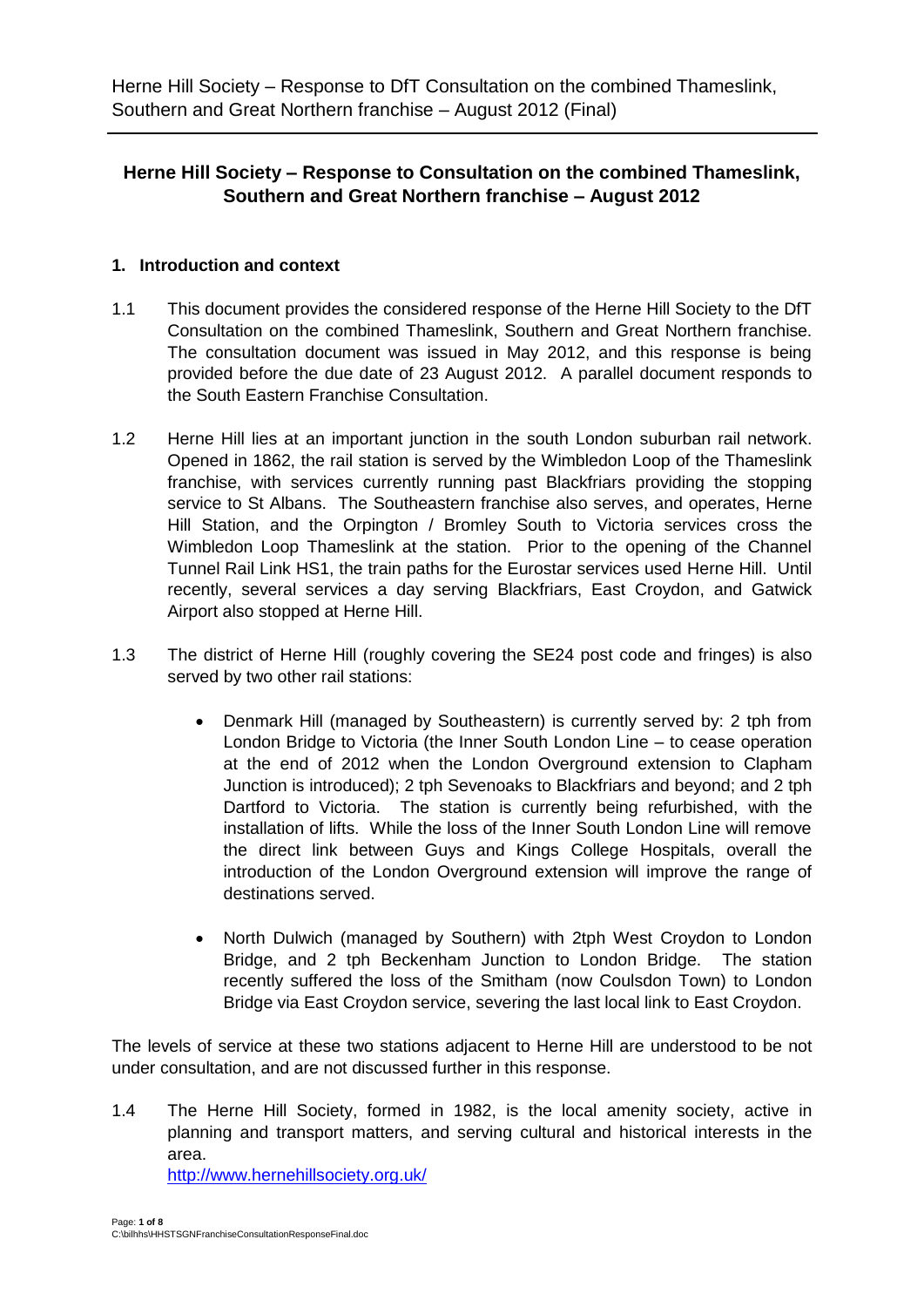## **2. Background**

- 2.1 Herne Hill rail travellers have suffered considerable disruption and poor service in the past. The accommodation of Eurostar services restricted suburban service frequencies from 1994 to 2007. The limited availability and age of the dual voltage rolling stock needed for the through London Thameslink services has resulted in chronic poor reliability, with cancellations and short formations. The on-going Thameslink '2000' infrastructure works has led to prolonged periods of poor service with limited or non-existent evening and weekend services.
- 2.2 While the level of service on the Southeastern routes is better, there is currently severe overcrowding in the peak on both routes, with trains frequently leaving passengers on the platform at the peak of the peak.
- 2.3 The Southeastern franchise only provides intermittent part time staffing of the station, and there is an inevitable lack of liaison with First Capital Connect operations. The ground level approach service information screens are located in the ticket office area, which is locked early morning and evening. This means that train information at these off-peak times can only be obtained at platform level, after passing the Oyster readers. The physical layout of the station makes the installation of a full gateline barrier very difficult, even if full time staffing was available.
- 2.4 Herne Hill is mainly a 'walk in' and interchange station, bordered on the London Borough of Southwark side by CPZs. On the London Borough of Lambeth side, however, there is currently considerable uncontrolled rail-heading commuter traffic parking problems not yet subject to residential parking controls. The limited cycle parking is well used. There is a busy private hire taxi operation immediately outside the station, which abuses the short term parking facilities for the local shops and station passenger drop-offs and meeters. The recently constructed lifts have suffered from maintenance failures, and lack of regular platform staff has precluded their use to allow access to trains for wheelchair users.
- 2.5 Herne Hill has suffered years of service restrictions during the Thameslink and Crossrail works at Farringdon, and the immediate future is far from clear. With the blockade of the Thameslink chord at London Bridge at Christmas 2014 (one year into the new franchise) for at least three years Brighton services will be routed through other south London routes – presumably including Herne Hill. This will at least eliminate the delays at the junction south of Blackfriars (but perhaps transfer them to the Elephant and Castle junction). It also reintroduces the possibility of a connection to services through East Croydon to Gatwick Airport.
- 2.6 It is planned that the chord will be reconnected three years later Christmas 2017 (four years into the franchise) with a fundamental restructuring of the route pattern. Herne Hill travellers could benefit (or suffer) at this point. Although the timetable and procurement are still in doubt, it is hoped that up to 1,200 new dual voltage carriages (100 12 car trains) will start to come into operation on the Thameslink route from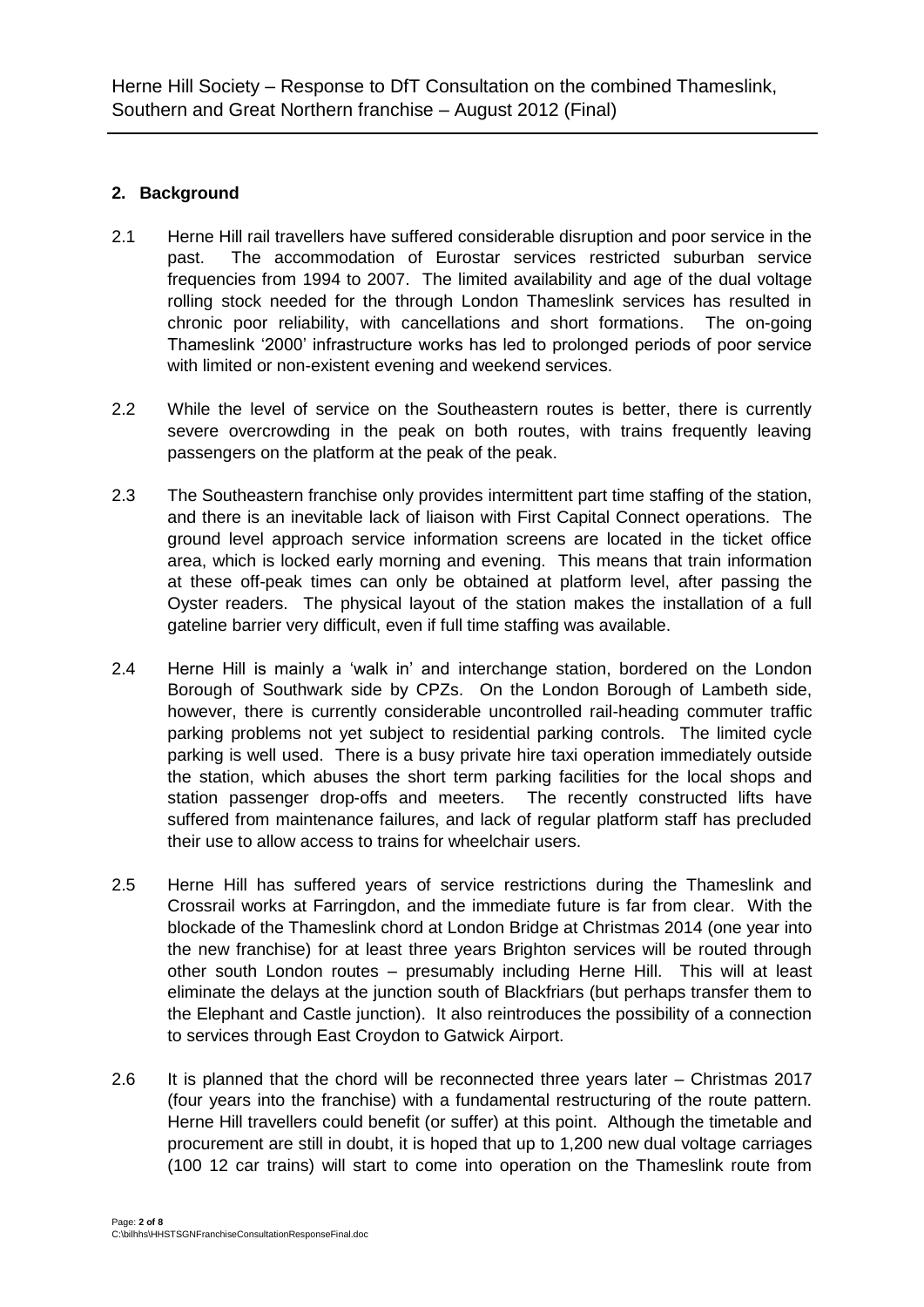2018 onwards (five years into the franchise). This new dual voltage rolling stock needs to be modular in nature, with four car units able to be deployed flexibly between the services.

2.7 Crossrail is planned to start operation in late 2018 (five years into the franchise) with Farringdon station serving as one of the major interchange points. This can be expected to cause a major diversion of passenger demand to the suburban Thameslink services.

#### **3. The Consultation document and process**

- 3.1 The document is bland, general, and lacks any evidence base to inform the discussion of what is claimed will be the largest rail franchise ever (para 1.3). Despite the franchise being large, and involving several considerable external uncertainties regarding the timing of infrastructure and demand changes, there is little detail on the intended franchise arrangements. The document appears to propose a much looser franchise arrangement than hitherto, without suggesting what incentives for, or penalties on, the franchisee are proposed.
- 3.2 The document puts forward the ambitious and challenging policy of merging three (later four) complex rail operations, while managing the interface with the remainder of the Thameslink capital programme, bringing a new set of rolling stock into operation, and introducing ATO across the core Thameslink route. At the same time it is vaguely suggested that more operational risk will be transferred to the franchisee. This goes against the principle of allocating risks to those best able to minimise, mitigate, or manage them. It is considered this will result in excess franchise costs – to be expressed through real fare increases.
- 3.3 It claims the franchise will be responding to future growth but offers no evidence on the congestion statistics, demand forecasts, or the expected passenger capacity of the Thameslink core route with ATO. The document fails to suggest which elements of the current pattern of passenger flows would benefit from through trains, or conversely suffer a transfer penalty, both at Blackfriars and at St Pancras International low level. Thus a meaningful debate about the balance of operational constraints, timetabling, and matching demand patterns is impossible.
- 3.4 None of the existing data sources, nor the transport demand forecasting models relying on them, are considered fit for use in this consultation process:
	- The confidential LENNON ticket sales data is of limited value in the context of the multiple routes and 'London termini' in the corridors under consideration, and the high level of use of zonal travelcards means that actual journey information is not obtained, and in any case this commercially sensitive information would not be made available to consultees;
	- The London rail termini passenger counts in 2010 excluded Blackfriars, since the underground station was not in operation at the time;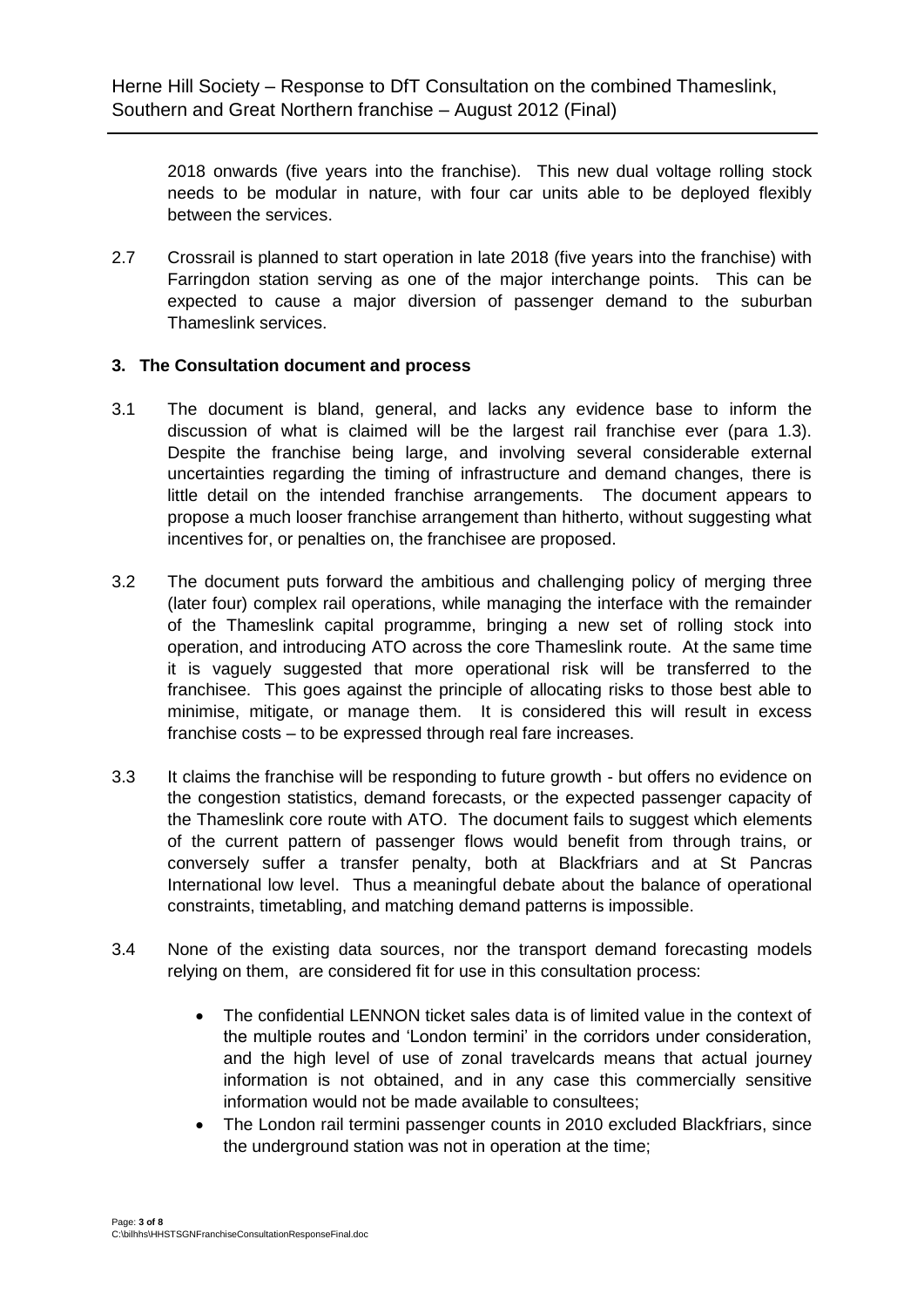- LATS, RODS, and NRTS travel pattern surveys are all old and of very small relevant sample size;
- The DfT PLANET model is poorly calibrated in the complex Thameslink suburban corridor; and
- The TfL Railplan model, while probably the best synthetic forecast source, is also poorly calibrated in the core Thameslink route.
- This lack of passenger demand pattern information is considered to be a fundamental and fatal flaw in the franchise bidding process, and, unless remedied, will result in high cost franchise bids to cover the unknown passenger demand risks (or possibly unsustainably optimistic bids).
- 3.5 The consultation process has been low key, with limited public information, and no public meetings or presentations. It makes no mention of integration with TfL or the Mayor's Transport Strategy, and does not discuss the crucial competition between inner London stopping services and longer distance commuter services – this despite the warm words regarding decentralisation in para 6.4. No mention is made of the TfL aspirations to invest £100M in suburban rail station improvements – part of its submission to the Rail Decentralisation and Fares consultation. (That TfL submission makes specific mention of Herne Hill and Denmark Hill as stations where improvements could be made).
- 3.6 Overall, given the importance of the franchise and the major unknowns surrounding it, the consultation document and the process are considered weak and inadequate.

#### **4. Issues and constraints**

- 4.1 The proposed franchise does suggest the reintegration of some overlapping London and the southeast rail operations – this is to be welcomed if achieved efficiently and economically. While the possible future capital financing through CP5 is still unknown, it is unlikely to be of significance, given the current national financial situation and the on-going committed investment taking place around the franchise infrastructure and rolling stock.
- 4.2 The management of the pattern of adjusted routes consequent on the blockade of the London Bridge to Blackfriars link during 2015 to at least early 2018 will present a major challenge to the franchisee, and probably presents the incumbent operator with an advantage in the bidding process. The radical changes to the demand pattern consequent upon the opening of Crossrail will present a major challenge to adjust the route capacity to minimise overcrowding near and within Farringdon.
- 4.3 Real fare levels will be under multiple pressures, with the general balance between fare box and subsidy for urban services expected to tip more towards the fare box, especially in the context of a step change in the quality and quantity of rolling stock for some parts of the route network. In our view, the proposed loose and risky franchise arrangements are likely to result in unacceptable real increases in passenger peak fares.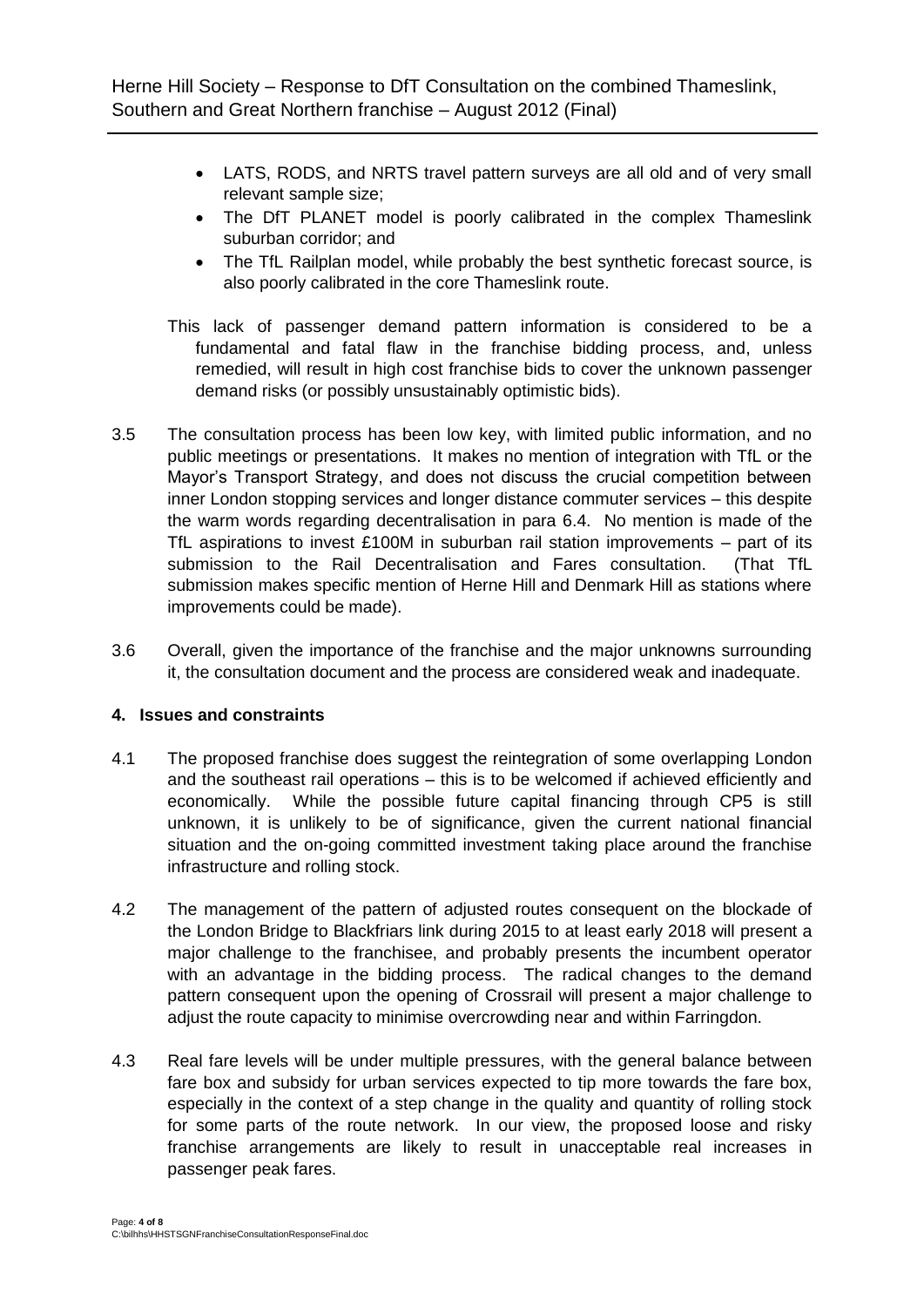- 4.4 The Herne Hill flat junctions have in the past coped with the additional passage of Eurostar trains, and will presumably have to cope with diverted Brighton trains over the period 2015 to 2017, and probably beyond. This will be linked to the timetabling for the crucial East Croydon and Gatwick bottlenecks. At least some of these diverted services should stop at Herne Hill.
- 4.5 Wimbledon Loop trains have in the past suffered frequent delays at the junction south of Blackfriars, due to the un-reliability of the longer distance Brighton services. This has led to the relatively un-demanding current timetabling, with prolonged waiting at stations, and relatively low commercial speeds.

### **5. Objectives and opportunities for the franchise**

- 5.1 The Objectives in Chapter 5, while endorsed by the Secretary of State (para 5.1) lack practical quantification or detail. Further specification is considered to be necessary on:
	- How the risks and responsibilities will be shared between the industry partners during the complex changes over the coming years;
	- How the costs and rewards of any rail value for money initiatives are shared;
	- How the supporting of the creation of a subsequent long term franchise is consistent with a fair bidding process for that franchise;
	- How the reliability and punctuality standards will be balanced with crowding and commercial speed standards;
	- How cost-effectiveness will be defined, and from whose viewpoint the DfT or the fare paying passenger.

The fundamental objective is considered to be to share the core Thameslink route capacity in an efficient way so as to minimise interchanges, and maximise accessibility opportunities. It is our firm belief that this includes the continuation of the Wimbledon Loop running through central London.

- 5.2 This fundamental objective needs to be informed by an understanding of the potential train path capacity; the train length and seat layout options; and the full range of route options, both south and north of the core Thameslink route. This potential passenger carrying capacity needs to be analysed with the demand patterns expected after the introduction of Crossrail, to establish both peak and off-peak optimal service patterns minimising interchange and crowding. The consultation document gives scant and incomplete information on this, and does not provide any direct references to relevant sources.
- 5.3 Against this lack of information, we suggest the following breakdown of the core Thameslink route frequencies: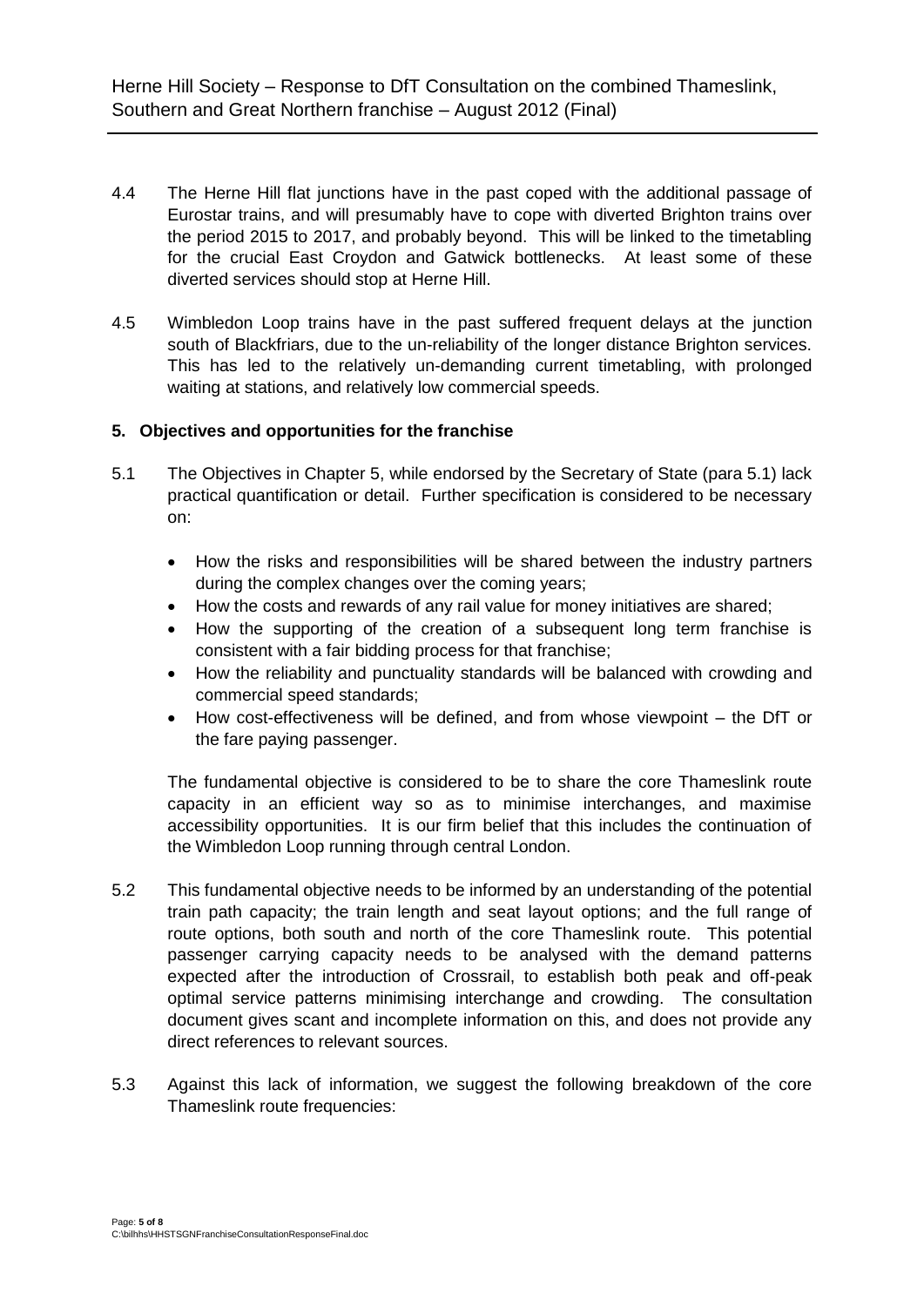Herne Hill Society – Response to DfT Consultation on the combined Thameslink, Southern and Great Northern franchise – August 2012 (Final)

|                              | <b>Current Peak</b> | Future off peak |
|------------------------------|---------------------|-----------------|
| Brighton to Luton/Bedford    |                     |                 |
| Wimbledon Loop to St Albans  |                     |                 |
| Catford Loop to Kentish Town |                     |                 |
| Others?                      | 3                   |                 |
| Total                        | $13$ tph            | 24 tph          |

- This suggests there is more than ample spare capacity to maintain the current Wimbledon Loop through services, with ample capacity for new routes to be added, even with a tripling of the passenger capacity on the Brighton services (from  $4 \times 8$  car, to  $8 \times 12$  car).
- 5.4 During the 2015 to 2017 blockade of the London Bridge to Blackfriars chord, it is expected that some of the Brighton and East Croydon services will be routed through Herne Hill. It is considered that the permanent reintroduction of the Herne Hill (and indeed North Dulwich) to East Croydon direct rail link is a feasible and significant opportunity in the long term, via Selhurst or Crystal Palace.
- 5.5 The 'Others?' category will include some Great Northern services using the new chord connecting Finsbury Park to St Pancras, some of which could continue to connect south of the river to the Wimbledon Loop (see Consultation para 7.19)

#### **6. Herne Hill Society views**

- 6.1 We welcome the eventual combined franchise with Southeastern in the hope that it will deliver:
	- A committed full time station platform staffing at Herne Hill;
	- A marked and sustained improvement in the reliability and comfort standards;
	- Better route integration, and a continued Wimbledon Loop service through the core Thameslink route, and the re-introduction of services to East Croydon and other significant south London centres; and
	- No relative fare rises beyond those resulting from industry wide policy

It is considered, however, that these hopes are not clearly supported by the consultation document and that considerable further background detail is required to support the Stakeholder Briefing Document promised for October 2012 (Consultation para 8.7).

- 6.2 As discussed earlier in this document, the limited information provided confirms our strong view that there is ample scope to maintain, and indeed to improve, the Wimbledon Loop route serving stations north of Blackfriars.
- 6.3 We consider the franchise should specify a much greater level of engagement by, and accountability from, the franchisee to the local passenger base. Given the enlarged nature of the franchise, this will require a strong emphasis on local management.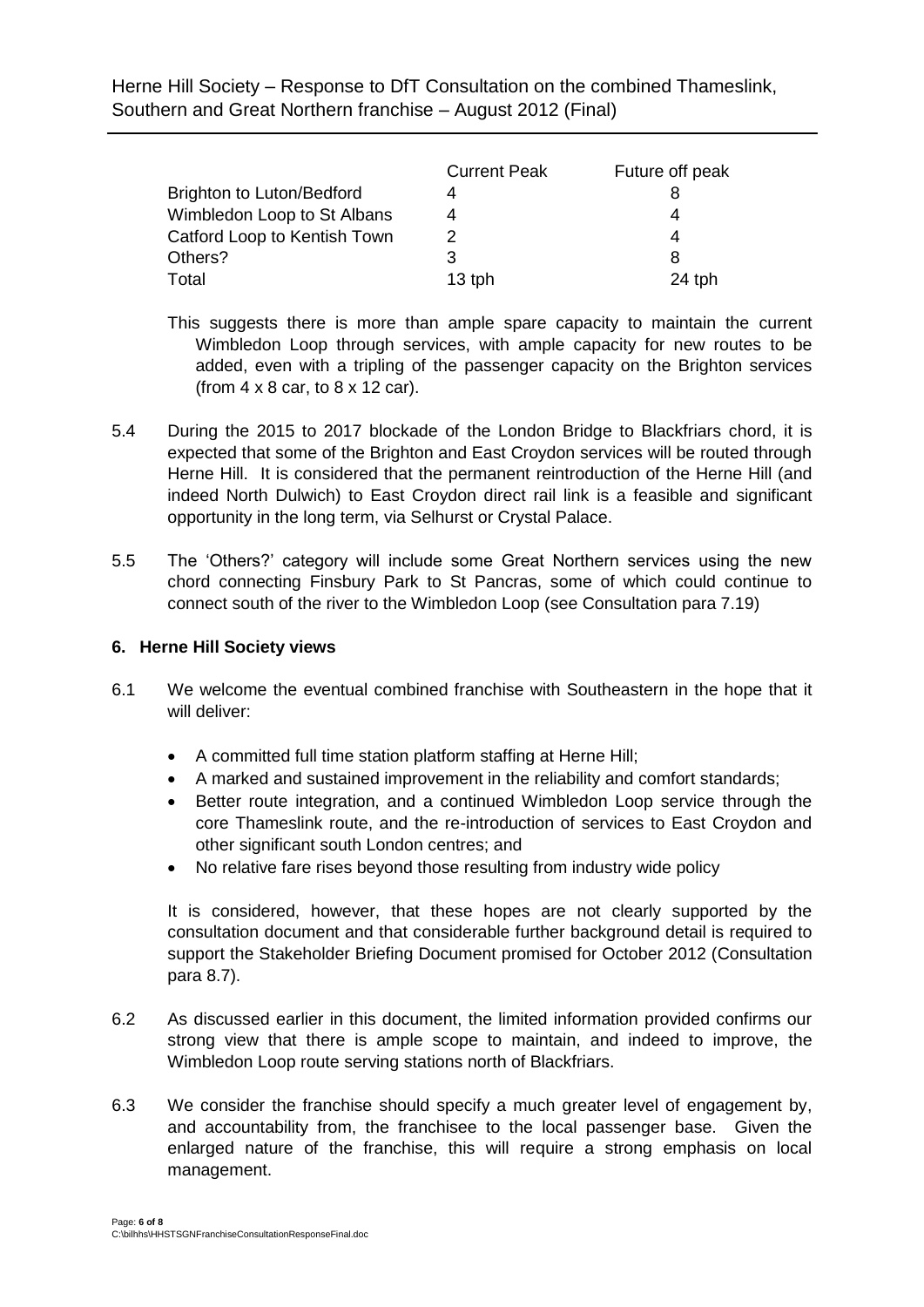# **Response to the Consultation questions**

| Consultation question     | Herne Hill Society response                                                                                           |
|---------------------------|-----------------------------------------------------------------------------------------------------------------------|
| Improvements<br>Q1        | Much tighter timetabling with higher commercial speeds, with                                                          |
| through<br>possible       | greatly reduced unreliability from congestion at infrastructure                                                       |
| working<br>partnership    | junctions.                                                                                                            |
| between NR<br>and<br>the  |                                                                                                                       |
| franchisee                |                                                                                                                       |
| Q2 Specific aspirations   | Better and more responsive local management, able to                                                                  |
|                           | implement simple station improvements. At Herne Hill these                                                            |
|                           | include arranging for the departure information to be                                                                 |
|                           | available to passengers prior to passing the Oyster readers                                                           |
|                           | when the ticket office area is closed.                                                                                |
| Q3 Wider development      | Commercial and retail developments in Croydon town centre                                                             |
| schemes                   | need to be supported by improved and restored rail                                                                    |
|                           | connectivity, including services from Herne Hill.                                                                     |
| Q4 What increments or     | There is no definition of the specification to be commented                                                           |
| decrements<br>to<br>the   | on. The continuation and enhancement of the Wimbledon                                                                 |
| specification             | Loop through London services is considered essential.                                                                 |
| Q5 Specification aspects  | Reliability standards must be incorporated in the franchise                                                           |
| to be mandated            | specification, involving both NR and the franchisee.                                                                  |
| Q6<br>Alternative         | Full route specification, with crowding level standards.                                                              |
| approaches<br>to          |                                                                                                                       |
| specification             |                                                                                                                       |
| Q7<br>Service<br>change   | Impossible for stakeholders to answer without<br>more                                                                 |
| proposals                 | information, but clearly connections between Herne Hill and                                                           |
|                           | East Croydon could be explored in 2015 to 2017, and made                                                              |
|                           | permanent thereafter if viable.                                                                                       |
| Q8 Better use of current  | Tighten the current undemanding timetable.                                                                            |
| capacity                  |                                                                                                                       |
| Q9 Managing demand        | The bigger, more strategic and more connected network                                                                 |
|                           | provides a wider range of service pattern opportunities to the                                                        |
|                           | franchisee to bypass bottlenecks and minimise interchange                                                             |
|                           | while providing 'Metro' levels of frequency. Demand can be                                                            |
|                           | managed through a simplified system of lower off-peak<br>fares.                                                       |
| Q10 Destinations to be    |                                                                                                                       |
| served                    | Clearly through London destinations, especially Farringdon<br>(and hence Crossrail) need to be continued to be served |
|                           | from Herne Hill; East Croydon routes are considered feasible                                                          |
|                           | and attractive. Studies are required to investigate the south                                                         |
|                           | of the river demand potential for the Great Northern services                                                         |
|                           | to be added to the core Thameslink route.                                                                             |
| Q11 Better use of the     | A wider spread of routes, and station stops, though                                                                   |
| <b>Brighton Main Line</b> | suburban south London, including Herne Hill.                                                                          |
| Q12<br>Improved           | Comprehensive route planning to optimise rolling stock                                                                |
| performance               | utilisation, minimise crowding, and improve reliability while                                                         |
| expectations              | avoiding real fare increases.                                                                                         |